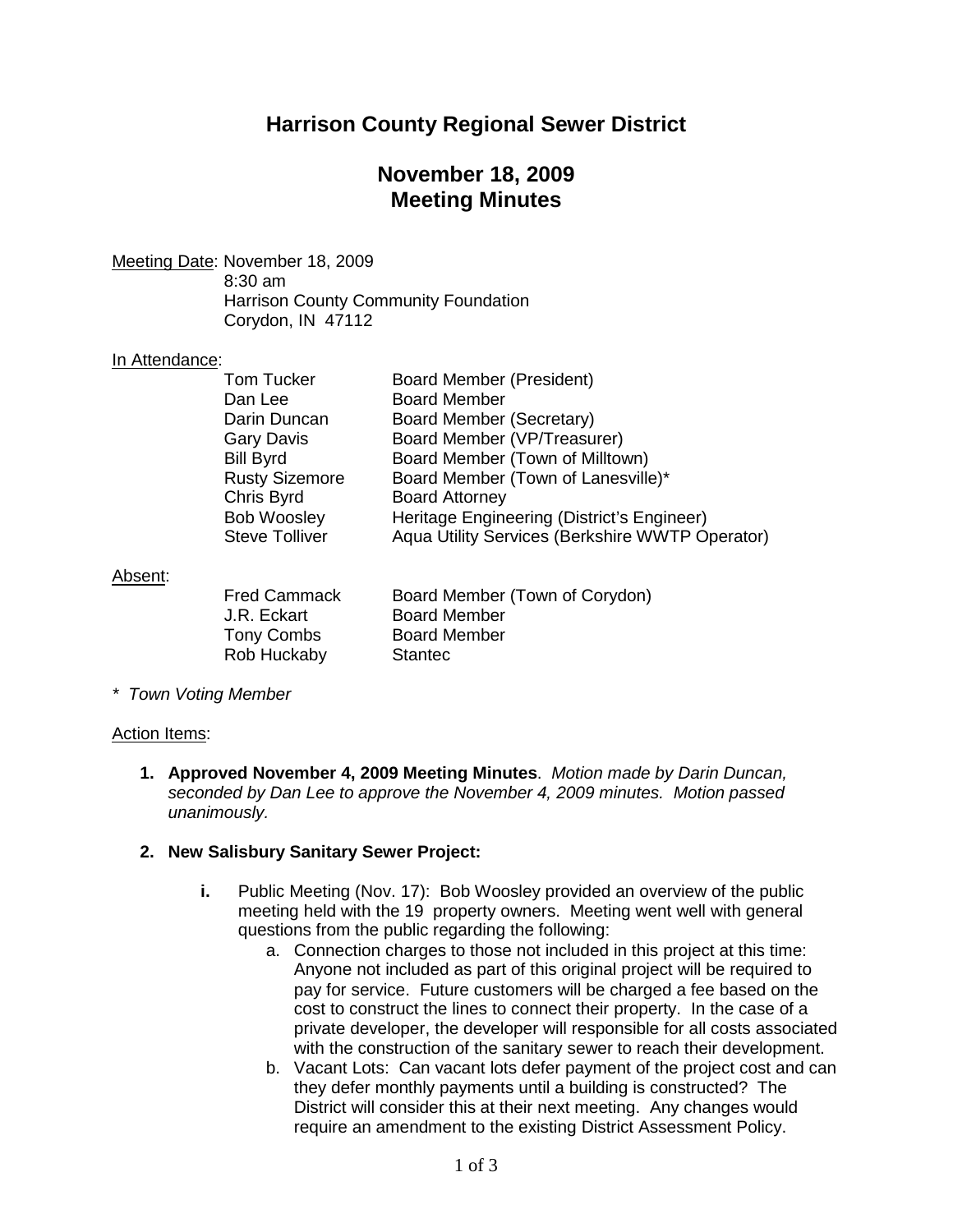- c. Payment Options: Informed the property owners that the District is working with local banks to offer payment options. The details have not yet been finalized.
- d. Volunteer Fire Department: Does the volunteer fire department have to pay a connection fee? Do they have to pay for their larger meter size which is used to quickly fill fire trucks? The Board discussed that special exceptions need to be made for fire departments. *A motion was made by Darin Duncan, seconded by Dan Lee to exclude fire department buildings from paying the Project Cost and establishing a base charge that is not based on meter size. Motion passed unanimously.* Chris Byrd was instructed to draft the Ordinance that would amend the District's Sewer Use Ordinance to reflect the changes made by this motion.
- **3. 2010 Budget:** Tom Tucker presented the budget request to Council at their November 9th meeting (*\$46,800 for an Operating Budget and \$10,000 for a Projects Budget)*. The Council will vote on the District's 2010 Budget at their November 23<sup>rd</sup> meeting. Tom will attend the meeting.
- **4. Treasurer's Report for October:** Gary Davis presented his Treasurer's Report for October. A motion was made by Dan Lee, seconded by Darin Duncan to accept and approve the report. Motion passed unanimously.

## **5. Berkshire WWTP Operators Report:**

- **i. Operations Report:** Steve Tolliver presented the October operations report for the Berkshire WWTP. *A motion was made by Darin Duncan, seconded by Rusty Sizemore to accept and approve the report. Motion passed unanimously.*
- **ii. Effluent Tank Leak:** Steve advised the Board of a problem with the effluent tank. The tank has a busted weld (seam) on a wall that is allowing water to escape from the tank prior to flowing thru the effluent weir. As a result we are experiencing inaccurate flow readings from the flow meter that is at the weir. Repairs to the tank wall are necessary. Steve estimates that it will take approximately 1 day to complete the repairs. He feels that this repair will be adequate and no other work is necessary. The Board instructed Steve to proceed immediately in making the necessary repairs. All work will be billed on a time and materials basis.

### **6. Board Member Appointments:**

- **i. Commissioner Appointments:** The Commissioner Appointments (J.R. Eckart and Tom Tucker) expire at the end of 2009. Bob Woosley will place the District on the next Commissioner's Meeting agenda to discuss their appointments. The District asked Bob to draft letters of appointment to the Commissioners. Bob will draft and forward to all Board members prior to the next District meeting.
- **ii. Town Appointments:** Town Appointments also expire at the end of 2009. The Board will follow up with each Town regarding their appointments.